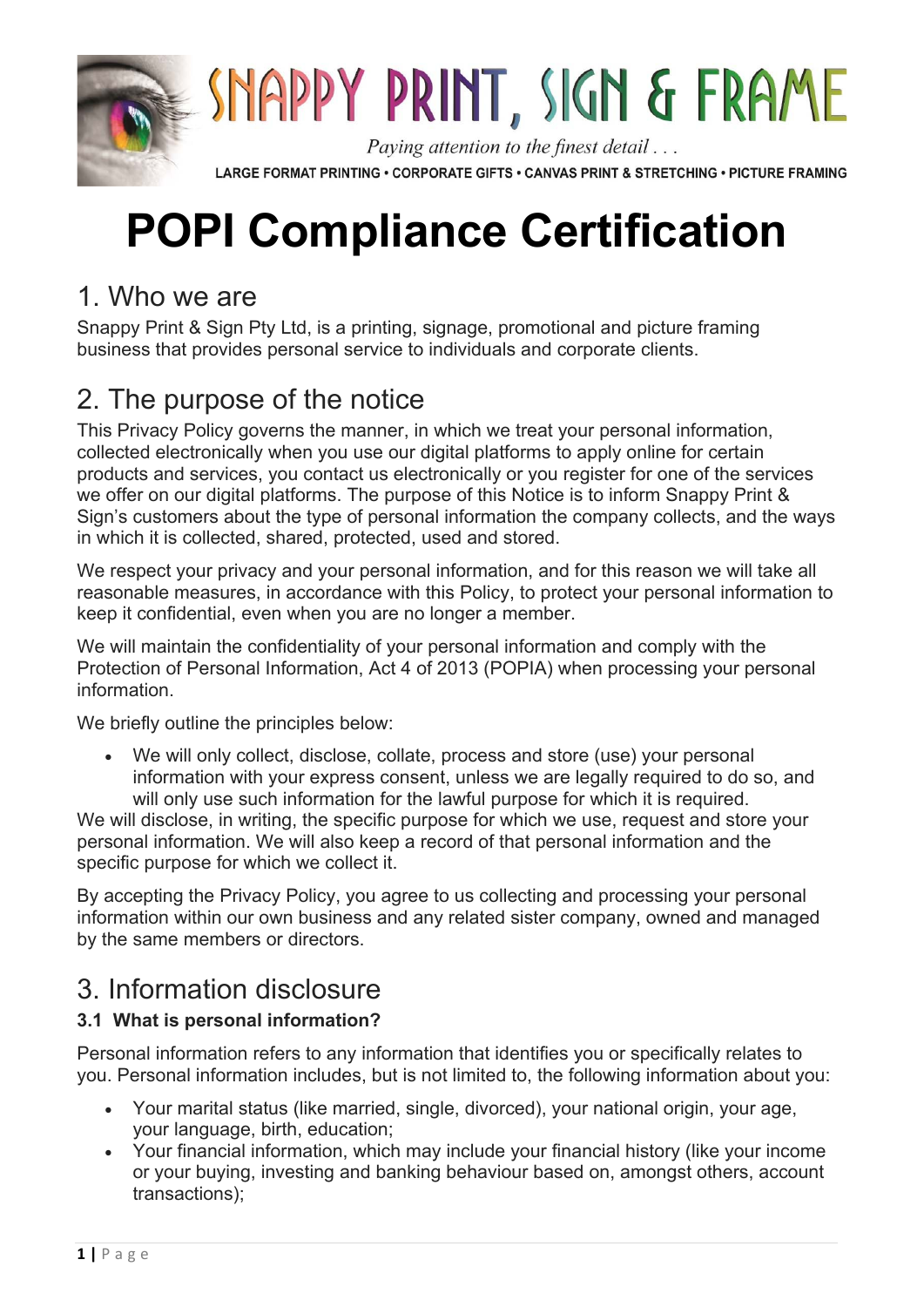- Your identifying number (like an account number, identity number or passport number);
- Your email address, location information, physical address (like residential address, work address or your physical location), and telephone number (including your cellular number, home landline or office work number);
- Your online identifiers such as social media profiles;
- Your biometric information (like fingerprints, signature or voice);
- Your race and gender;
- Your physical health, mental health, wellbeing, disability, religion, belief, conscience, culture.
- Your medical history (like your HIV/AIDS status and any medical history disclosed or obtained), criminal history, employment history;
- Your personal views, preferences and opinions;
- Your confidential correspondence; and
- Another's views or opinions about you and your name also constitute your personal information.

### **3.2 What is special personal information**

Special personal information is personal information about the following:

- Your religious and your philosophical beliefs (for example where you enter a competition, and you are requested to express your philosophical view);
- Your race (for example where you apply for a product or service where the statistical information must be recorded);
- Your ethnic origin:
- Your trade union membership;
- Your political beliefs;
- Your biometric information (for example to verify your identity); and
- Your criminal behaviour and alleged commission of an offence (for example to prevent money laundering as required by law or when you apply for employment or enter into a relationship with us).

### **3.3 What type of personal information does Snappy Print & Sign collect?**

Personal information collected by us, can include, but is not limited to, a data subject's name, contact, birth date, identity number, gender, employment details, marital, family, bank account,

When personal information is collected, we will indicate the purpose for the collection and whether the information required is compulsory or voluntary.

### **3.4 How do we collect personal information?**

The company collects information either directly from the data subject, the employer or through financial services intermediaries. The source from which personal information was obtained, if not directly from the data subject, will be disclosed.

### **3.5 When will we process your personal information?**

We will only process your personal information for lawful purposes related to our business if the following circumstances apply:

- You have consented thereto:
- A person legally authorised by you, the law or a court, has consented thereto;
- It is necessary to conclude or perform under a contract we have with you;
- The law requires or permits it: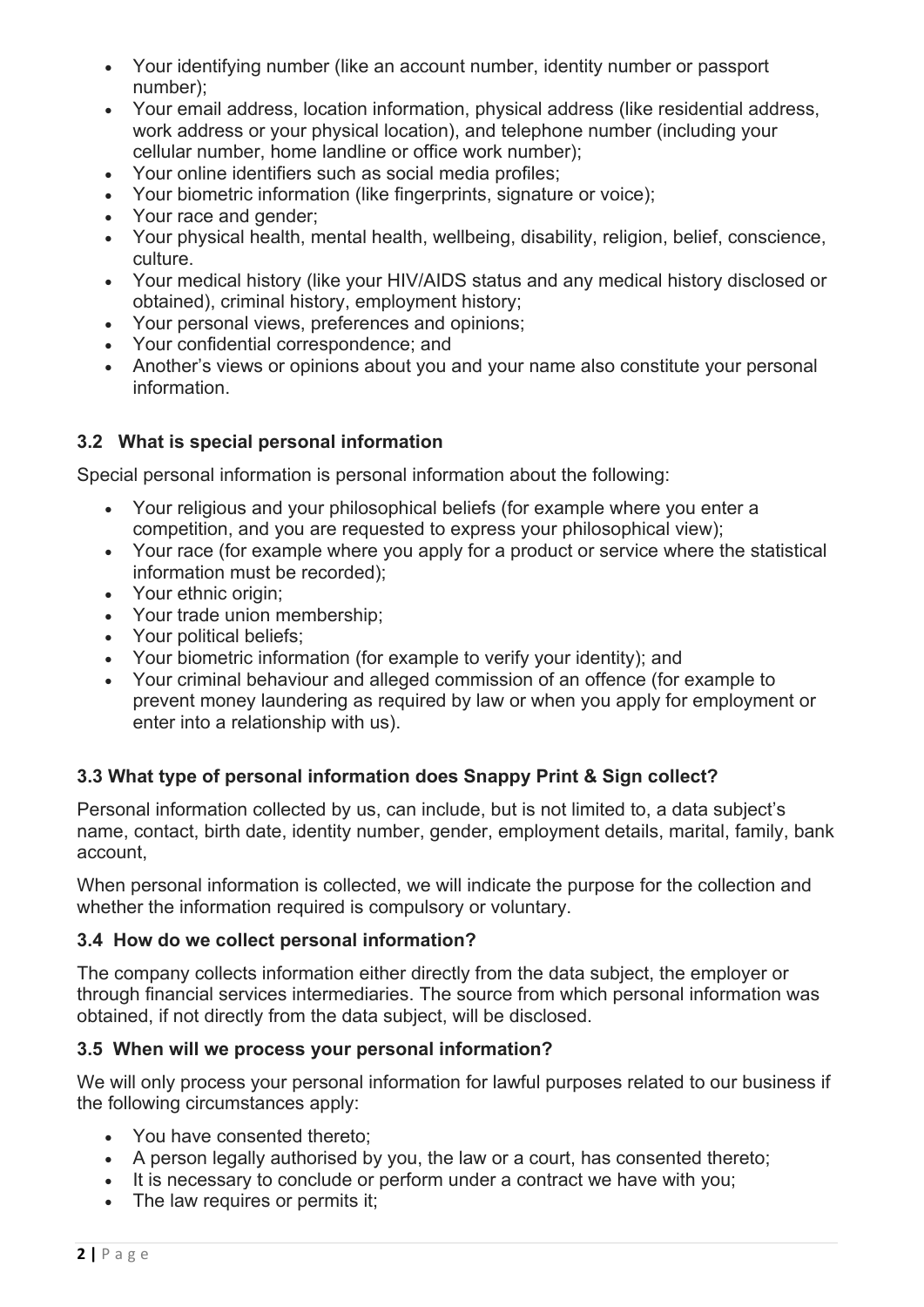- It is required to protect or pursue your legitimate interest, ours or that of a third party; and
- You are a child, and a competent person (such as a parent or guardian) has consented thereto on your behalf.

### **3.6 When will we process your special personal information?**

We may process your special personal information under the following circumstances:

- If you have consented to the processing thereof;
- If the processing is needed to create, use or protect a right or obligation in law;
- If the processing is for statistical or research purposes:
- If the special personal information was made public by you;
- If the processing is required by law; and
- If racial information is processed and the processing is required to identify you.

### **3.7 Reasons for processing your personal information**

We will process your personal information for any of the following reasons:

- To process payment instruments (such as a cheque) and payment instructions (such as a debit order or a stop order deduction);
- To create, manufacture and print payment instruments (such as a cheque) and payment devices (such as a debit card);
- To open, manage and maintain your accounts, contracts, agreements or relationship with us:
- To enable us to deliver goods, documents or notices to you;
- For security and identity verification, and to check the accuracy of your personal information.
- To communicate with you and carry out your instructions and requests;
- For any other related purposes.

### **3.8 Processing the information of a child**

We take the privacy of children very seriously. Children under the age of 18 years should obtain their guardian's consent before providing or submitting any personal information about themselves on our website.

We will not require children under this age to provide any personal information other than that which is reasonably necessary to use the website.

If we determine that a user is under the age of 18, we will not use or maintain his or her personal information without the guardian's consent.

### **3.9 Obtaining personal information about customers**

We collect information about you in the following ways:

- Directly from you:
- Based on your use of our products, services, or service channels (such as our websites and applications);
- Based on how you engage or interact with us, such as on social media, and through emails, letters, telephone calls, and surveys;

If the law requires us to do so, we will ask for your consent before collecting personal information about you from third parties. The third parties from whom we may collect your personal information include, but are not limited to, the following:

 Your spouse, dependants, partners, employer, joint applicant or account holder and other similar sources;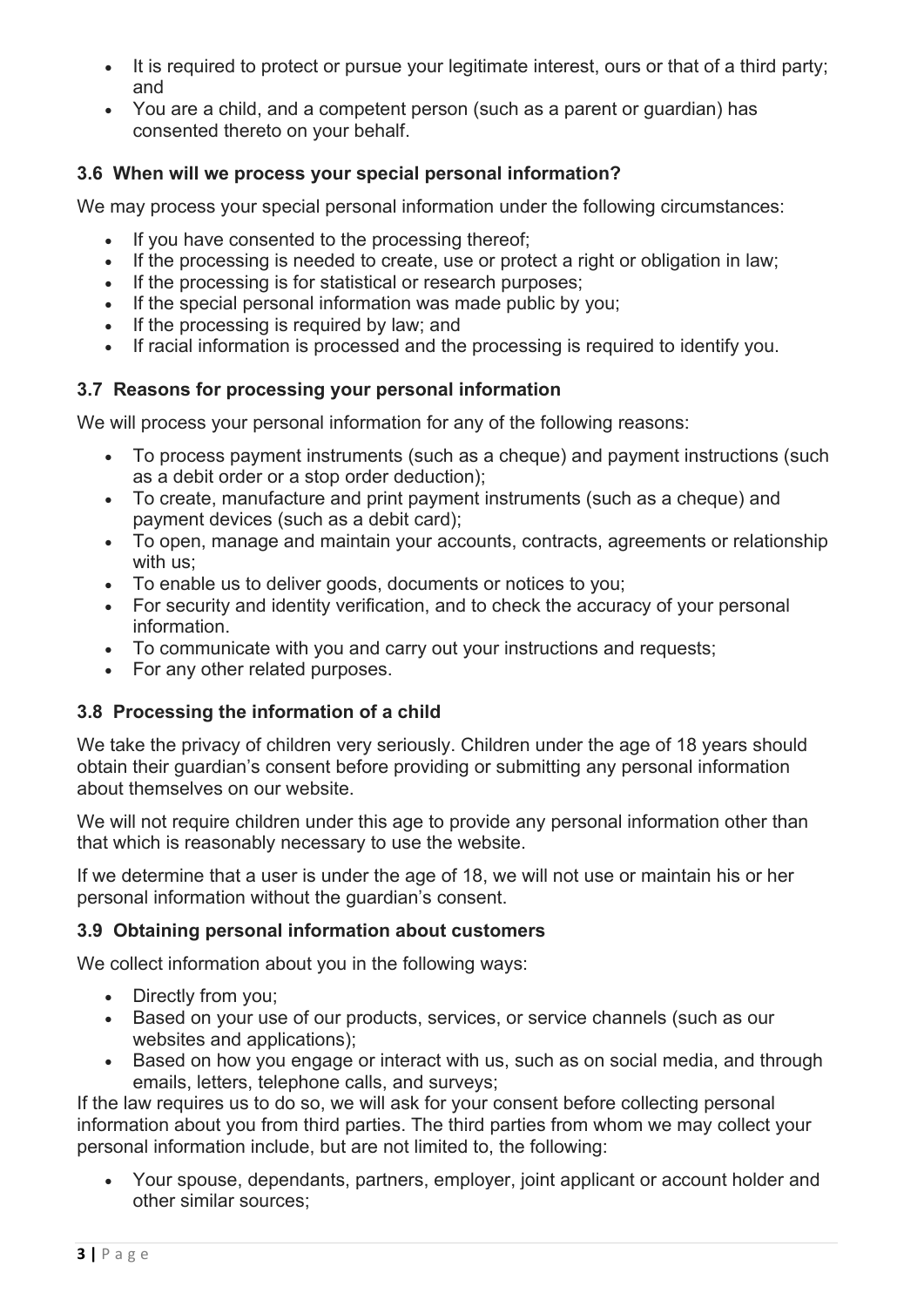- Attorneys, tracing agents, debt collectors and other persons that assist with the enforcement of agreements;
- Payment processing service providers, merchants, banks and other persons that assist with the processing of your payment instructions
- Insurers, brokers, other financial institutions or other organisations;
- Law enforcement and fraud prevention agencies, and other persons tasked with the prevention and prosecution of crime;
- Regulatory authorities, industry ombudsmen, government departments, and local and international tax authorities;
- Credit bureaux;
- Trustees, executors or curators appointed by a court of law;
- Cheque verification service providers;
- Our service providers, agents and sub-contractors such as couriers and other persons we use to offer and provide products and services to you;
- Courts of law or tribunals;
- Suppliers in the delivery of our wallet and payment services;
- Marketing list providers; and
- Digital data transformation or aggregation services which you have authorised to collect activity, health or other digital data streams and share with us.

### **3.10 Processing information about persons related to a juristic person**

If you are a juristic person, such as a company or close corporation, we may collect and use personal information related to the juristic person's directors, officers, employees, beneficial owners, partners, shareholders, members, authorised signatories, representatives, agents, payers, payees, customers, guarantors, spouses of guarantors, sureties, spouses of sureties, other security providers and other persons related to the juristic person.

If you provide the personal information of a related person to us, you warrant that the related person is aware that you are sharing their personal information with us, and that the related person has consented thereto.

We will process the personal information of related persons as stated in this Privacy Policy, thus references to "you" or "your" in this Privacy Policy will include related persons with the necessary amendments.

### **3.11 Direct marketing**

If you consent, we may use your personal or other information to tell you about products, services and special offers. We will use your personal information to market our products and services to you.

- We will do this in person, by post, by telephone, or electronic channels such as SMS, email and other digital channels.
- In all cases, you can tell us to stop sending marketing communications to you at any time.

### 4. Use of location services

We use location services for specific products and services through our websites and applications. The location services will only be switched on with the prior consent of the user. The use of location services is set out in the purpose of collection of data.

# 5. Confidentiality and security

### **5.1 Routine precautions**

Snappy Print & Sign Pty Ltd endeavours to protect your personal information.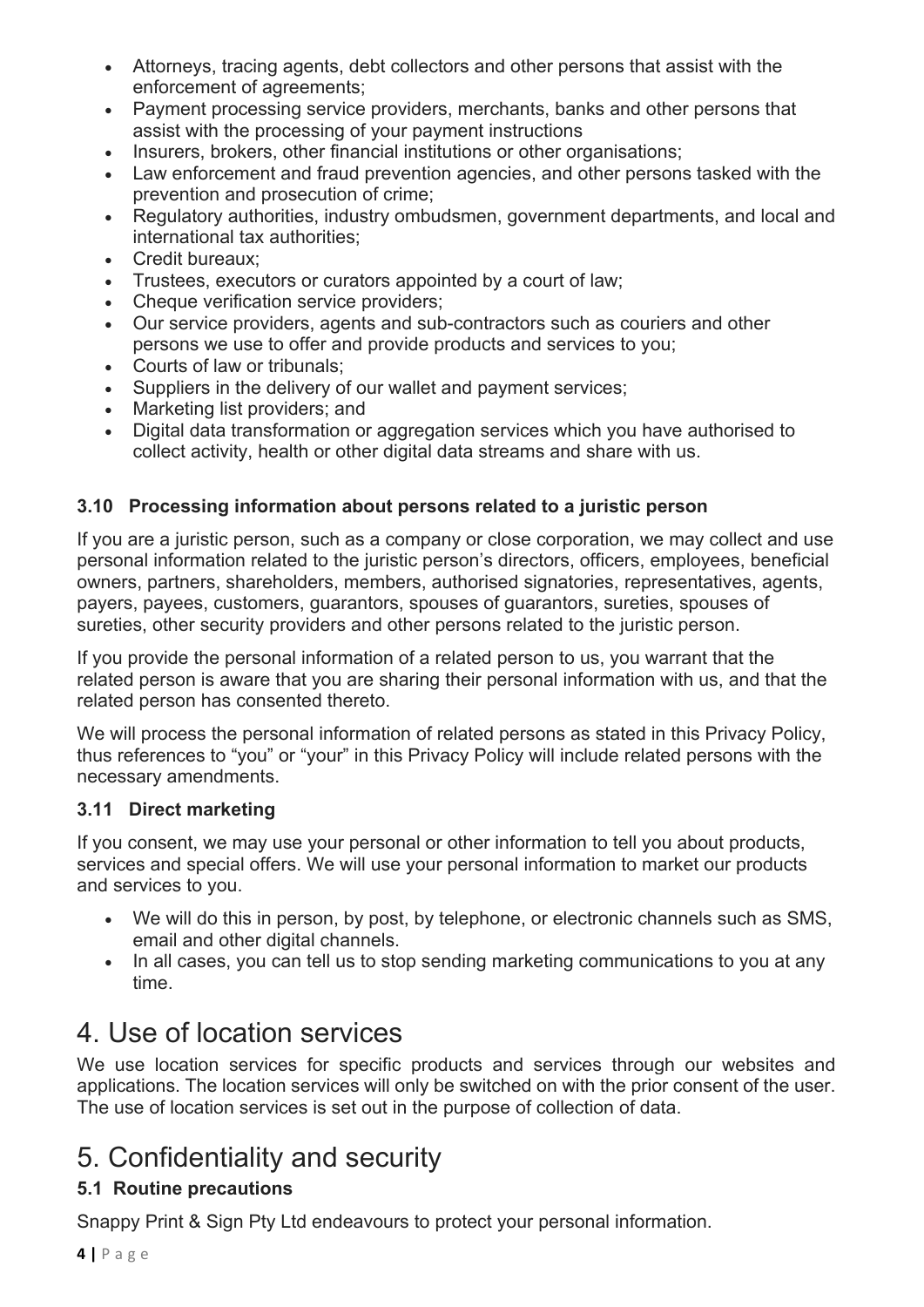Personal information refers to information that identifies or relates specifically to you, which for example include:

- Your name
- Age
- Gender
- Identity number
- Your assets and liabilities
- Your income
- Your employment details
- Payment records
- Your contact details
- Your marital status
- Family information
- Bank account information
- Your policy information

 $\bullet$ Any information about what you buy, where you shop, where you bank, how you invest, your health behaviour, your health transactions and all related information will also be regarded as personal information.

In short, any information that we know about you will be regarded as your personal information.

# 6. Your personal information

### **6.1 Securing personal information**

We will take all reasonable technical and organisational precautions to prevent the loss, misuse or alteration of your personal information. The company will store all the personal information in secured environments, for example on secured servers in a protected data centre.

### **6.2 How you can review and correct your personal information**

You can request to review your personal information contained in our records at any time to correct or update the information. If the purpose for which your personal information was requested initially does not exist anymore, for example you no longer have a contract with us, you may request information held by the company to be removed. However, we can decline your request to delete the information from our records if other legislation requires the continued retention thereof or if it has been de-identified.

### **6.3 How we use cookies**

Snappy Print & Sign uses and stores cookies, pixels, and other technologies (collectively, cookies) to recognise your browser or device and provide you with essential features and services, and for additional purposes, including:

- Recognising you when you sign-in to use our services. This allows us to provide you with product recommendations, display personalised content, and recognises you as a registered member;
- Conducting research and diagnostics to improve our content, products, and services;
- Preventing fraudulent activity:
- Improving security; and
- Reporting. This allows us to measure and analyse the performance of our services. You can manage browser cookies through your browser settings. The "Help" feature on most browsers will tell you how to prevent your browser from accepting new cookies, how to have the browser notify you when you receive a new cookie, how to block cookies, and when cookies will expire.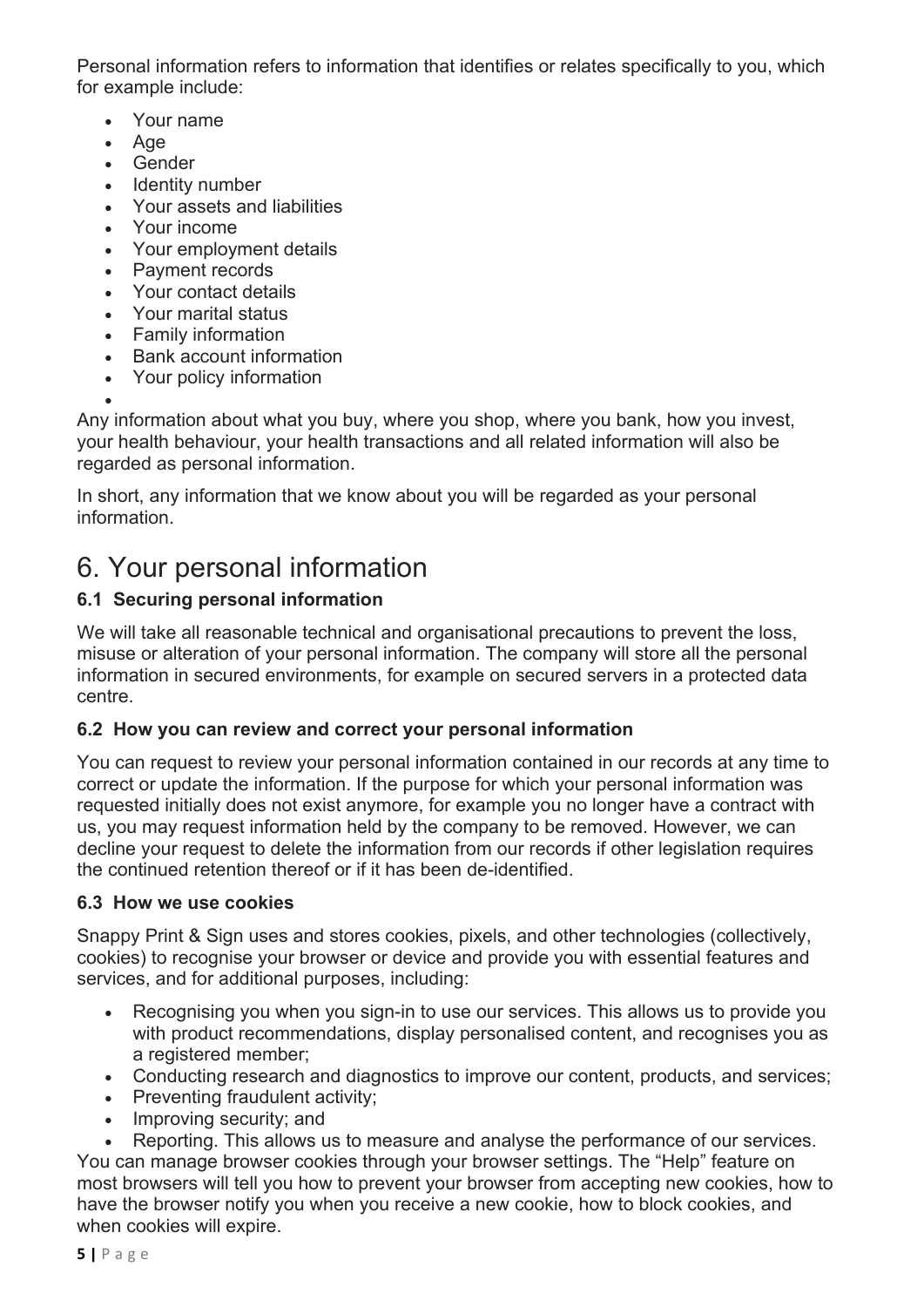You agree that we will be entitled to send cookies from this website to your computer. We use the word cookie to refer to information that is sent from this website to your hard drive, where it is saved. It contains information to personalise your experience on this website. In this way, the next time you use this website we will know who you are and that you have visited this website before.

### **6.4 Third parties**

We do not exercise control over affiliate parties' privacy policies (personal information and third parties). Because we are not responsible for any representations, information, warranties or content on any website of an affiliate party (including websites linked to this website or websites facilitated by us), we do not exercise control over affiliate parties' privacy policies, and you should refer to the privacy policy of any such affiliate party to see how such party protects your privacy.

### **6.5 Sharing your information**

Snappy Print & Sign will only share your personal information with third parties if you have consented to such disclosure. If consent has been obtained, the company may share your personal information with persons or organisations within and outside of the business.

Where we disclose personal information to intermediaries, other financial institutions, insurers or any other third parties, the third parties will be obliged to use that personal information only for the reasons and purposes it was disclosed for. We may be obliged to disclose your personal information to the extent that it is required to do so by law, in connection with any legal proceedings or prospective legal proceedings, or for the purposes of protecting the interest of its members, for example, fraud prevention or to give effect to an agreement.

Your privacy is important to us. We will therefore not sell, rent or provide your personal information to unauthorised entities or other third parties, for their independent use, without your consent.

We may disclose your personal information to the following third parties:

- Selected third parties to provide us with services, including companies that provide us with technical support and assistance in respect of the website, companies that provide back-office services, companies that provide hosting services or, that track the website's activities and analytics, and companies engaged to market and distribute our products or services and conduct research on our behalf;
- Professional advisers, judicial, regulatory and law enforcement bodies;
- A third party that acquires all or part of our assets or shares, or that succeeds us in carrying on all or a part of our business, whether by merger, acquisition, reorganisation or otherwise;
- In order for us to ensure that we meet your needs, we may collect and analyse your personal information and combine all the information that we have about you to compile a profile of you for us to personalise and tailor our services to meet your specific needs; and
- Once we have collected and analysed your personal information, we may send you promotional material or details which we think may be of interest to you. If any of this promotional information relates to products, promotions, news or services of an affiliate party, and if you indicate that you would like more details, we may inform the affiliate party to contact you directly. We will, however, only inform an affiliate party to contact you directly if you have indicated that you agree.

If at any stage, after you have given us your consent, you no longer wish for us to use or share your personal information with an affiliate party, you may withdraw your consent at any stage. By choosing to withdraw your consent to affiliated third parties there may be an impact on our offering to you, and it will be explained to you on your request to withdraw your consent.